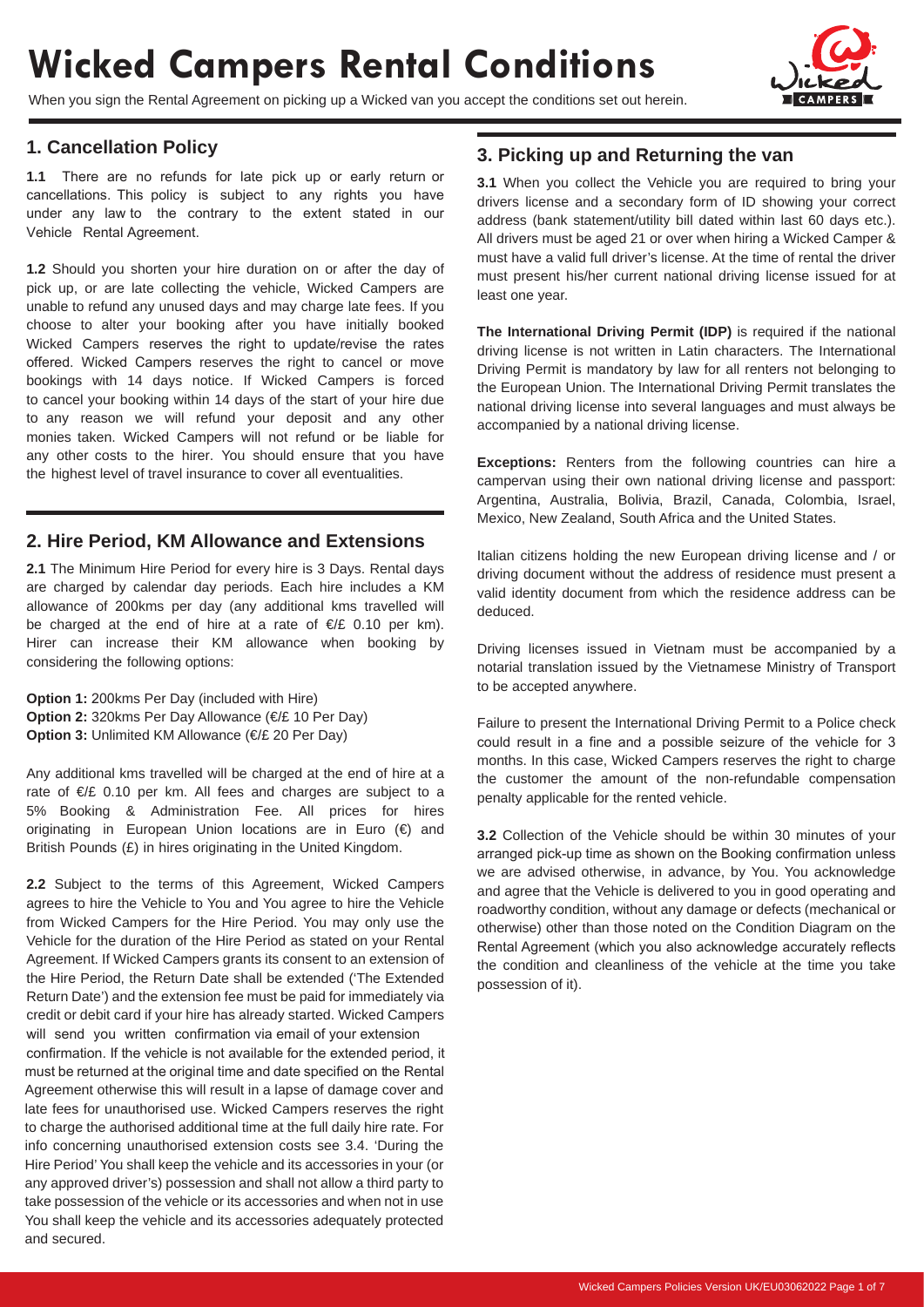**3.3** You must return the Vehicle to the Return Location on the Return Date in the same condition as it is in at the Commencement Date, fair wear and tear excepted (other than windscreen or tyre damage). You must also return the Vehicle in a clean and presentable state for the next hire including all cutlery, utensils and van equipment. Failure to do so will result in a minimum €/£100 charge. If Wicked Campers have agreed that you may return the vehicle outside of business hours, you will remain responsible for the vehicle, its accessories, and its condition until it is re-inspected by a member of staff on the next working day. Despite anything herein to the contrary, however, and without the prejudice to its other rights, Wicked Campers may retake Possession of the Vehicle without prior demand and at your expense if you breach this agreement, or if the Vehicle is illegally parked, used in violation of any law or is, in Wicked Camper's opinion, apparently abandoned. If Possession is retaken, any unexpired part of the Hire Period will thereupon be extinguished without any refund to you.

**3.4** Additionally, if you fail to return the Vehicle on the Return Date without prior consent of Wicked Campers, Wicked Campers may treat the Vehicle as stolen and may report this to the authorities. If you do not bring back the vehicle on time or drop it at the wrong location you are breaking the conditions of this agreement. Wicked Campers may charge you for each additional day at the minimum rate of €120 per day (£120 in London & Edinburgh) until the vehicle is returned. You may be charged for any additional costs that Wicked Campers incurs as a result of the vehicle not being returned in time or any additional costs Wicked Campers incur as a result. If the vehicle is considered to be abandoned by Wicked Campers then Wicked Campers reserve the right to charge you €/£ 120 per day until the vehicle is returned, intact, with all keys returned to Wicked Campers. If you return the Vehicle to any other location than the agreed location, repatriation costs will be charged to you. Note that all bookings are priced in Euros (€), except hires originating in London or Edinburgh (£GBP).

#### **4. Wicked Campers Damage Cover**

Wicked Campers Damage Cover (Liability Reduction) is not a substitute for Travel Insurance. Wicked Campers strongly recommends that all hirers take out the highest level of travel insurance with their travel provider when visiting the United Kingdom & Europe.

Damage cover is available subject to the terms of our Vehicle Rental Agreement. This means that we indemnify renters against loss and damage that renters sustain as a result of an incident whilst a permitted driver is driving the rented Wicked vehicle. However, we will only do this if you have complied with the terms of our Vehicle Rental Agreement and the EXCLUSIONS listed in this document and you have paid the applicable amounts set out in the Diagram above within the timeframes set out in the Hirer Vehicle Rental Agreement.

A 5% Administration and Contract Fee Applies to Damage Cover.

**4.1 Cover One entitlements:** By purchasing Cover One (Liability Reduction Fee), the hirer is also entitled to coverage for the following:

(a) Up to 4 x Extra Drivers (b) 4 x Tyres (c) 1 x Front Windscreen

**4.2 Terms & Conditions of Damage Cover:** Wicked Campers Damage Cover is subject to the Terms & Conditions of the hirers Vehicle Rental Agreement and will become null and void as cover in the event the Agreement is breached.

A Breach of the Hirer Vehicle Rental Agreement can include, but is not exclusive to the scenarios described in 4.2.1:

**4.2.1 Incidents involving Dangerous Driving:** Incidents involving Dangerous Driving are recognised as a Breach of the Terms and Conditions of the Hirer Vehicle Rental Agreement. Damage as identified below is specifically excluded from any Liability Reduction Cover (unless otherwise stated below) and the customer remains fully liable for all repair and recovery costs incurred:

- (a) Speeding
- (b) Driving while intoxicated
- (c) Driving Highways or any rural areas after sunset/before sunrise
- (d) Falling asleep at the wheel or fatigue
- (e) Single-vehicle incident
- (f) Single-vehicle rollover
- (g) Incidents involving animals

All recovery fees and repair costs are to be borne by the hirer if any of the above mentioned factors are involved in an incident.

#### **4.2.2 Incidents and Breakdowns on Unsealed Roads**

Recovery fees for breakdowns and incidents on unsealed roads are not covered under the terms and conditions of Damage Cover or the Hirer Vehicle Rental Agreement. NOTE: No vehicles are permitted on unsealed roads at any time.

**4.2.3 Exclusions under Wicked Campers Damage Cover** Cover One DOES NOT protect the hirer from all liability. The hirer acknowledges that they are responsible for all repair and recovery costs for the following damage irrespective of the Liability option that may have been taken:

**(a) Stationery Incidents:** Any damage sustained while the vehicle is stationery, unless there is another vehicle involved that has been identified and reported to the police. The hirer has a duty to park the vehicle in safe areas when not in use.

**(b) Reversing vehicles:** Any damage incurred while reversing.

**(c) Animals:** The hirer will be solely responsible for the payment of any damage and or recovery costs resultant from incidents involving animals.

**(d) Night Time Driving:** Any damage sustained AFTER SUNSET and BEFORE SUNRISE outside of major cities and towns.

**(e) Roof/Underbody Coverage:** Any damage to roof/underbody of our vehicles. This includes damage sustained to Rooftop Tents.

**(f) Tyres/Windows:** All damage sustained to windows & tyres is not covered unless Cover One is purchased (Cover One provides coverage of 4 x Tyres and 1 x Front Windscreen ONLY).

**(g) Theft, Fire and Break-In:** Any damage/loss resultant from theft, fire of Break-in. Wicked Campers does not offer compensation for loss of any personal items.

**(h) Water Damage:** Any damage sustained from river crossings, flooding, beach driving or contact with salt water.

**(i) Outside Agreed Area of Use:** Damage sustained outside the agreed upon Area of Use as stipulated on the Hirer Vehicle Rental Agreement.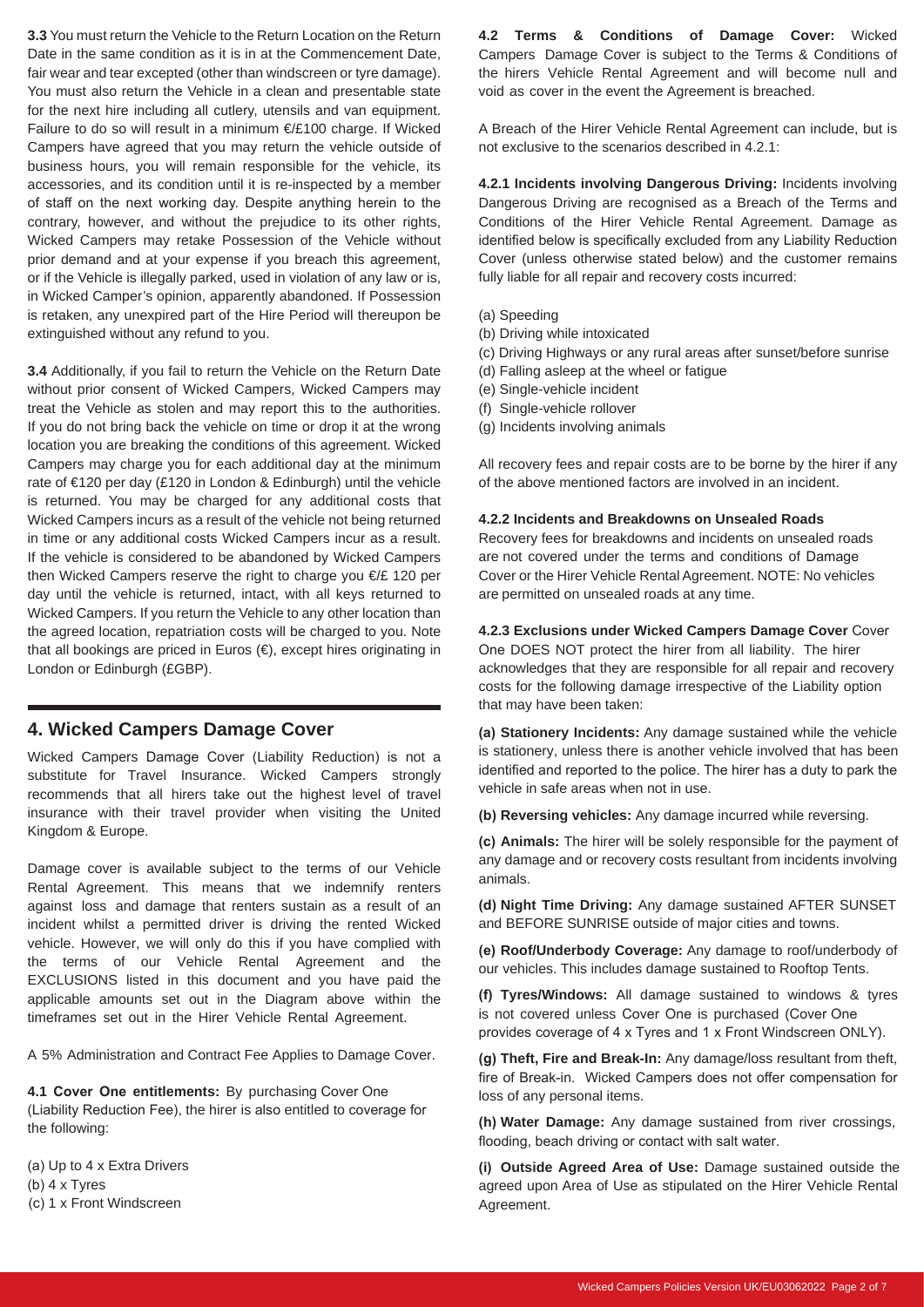**(j) Keys:** Costs associated with the retrieval of keys which have been locked in the vehicle and/or recovery of broken, lost or stolen keys are to be borne by the hirer.

**(k) Incorrect Fuel:** Damage sustained as a result of incorrect use of fuel.

**(l) Drivers:** Any drivers not identified on the Hirer Vehicle Rental Agreement or in posession of a suspended/cancelled license will not qualify for any Liability Coverage.

**(m) Towing & Recovery:** All costs will be at hirer expense, unless authorised by senior management.

**(n) Dangerous Driving:** Damage caused as a result of dangerous driving. Dangerous driving is constituted by, but not limited to speeding, driving while intoxicated, fatigue, single-vehicle incidents, single-vehicle rollover.

**(o) Negligence:** The hirer will be responsible for reparation & recovery fees if the vehicle is damaged while being used in a negligent manner.

**4.2.4 Cover One and Incidents involving other vehicle/ s:** Incidents involving other vehicle/s must be reported immediately. If other vehicle/s are involved and details of these vehicles (and their drivers) are not identified and reported, Cover One (Liability Reduction Fee) will be voided and the hirer will be liable for the full cost of repairs and recovery.

**4.2.5 Compensation for Unused Fuel:** If the hirer is permitted to swap vehicles after a breakdown or incident, there will be no compensation offered for unused fuel.

**4.2.6 Security Bond:** A bond may be required at time of collection. Only a valid credit or debit card will be accepted for bond payment – our depots do not accept cash.

If Vehicle and extra equipment are in an acceptable condition upon return to the contracted depot, bonds will be returned via our accounts department, unless the vehicle has been in or reported to have been in an accident. PLEASE NOTE: Bond refunds can take up to 30 Working Days to process.

Our depots do not keep cash overnight and are unable to refund bonds as cash. Any bonds from a bank account (ie not credit) due for return will be transferred to a bank account nominated by the hirer. Any bank fees associated with this are to be borne by the hirer.

| <b>Damage Cover</b>                                                                   |                                                                           |    | <b>Daily Charge</b> | <b>Liability</b> |
|---------------------------------------------------------------------------------------|---------------------------------------------------------------------------|----|---------------------|------------------|
| <b>Cover One (Liability Reduction Fee)</b>                                            |                                                                           | El | €25                 | €0*              |
| $\sqrt{\phantom{0}}$ Front Windscreen<br>$\sqrt{4}$ x Tyres<br>√ Roadside Assistance* | √ Up to 4 Additional Drivers Included<br>√ No Charge for Foreign Licenses |    | £25                 | $£0*$            |

\*All Liability amounts shown in the table above are subject to the Terms & Conditions and any exclusions listed in this document. All prices for hires originating in European Union locations are in Euro ( $\in$ ) and British Pounds (£) in hires originating in the United Kingdom.

All Wicked Campers come with Roadside Assistance. Please note that hirers will be liable for Costs in the event of human error and in the event that assistance is required for Tyre changes, Flat Battery & Lost / Locked Keys.

All costs for Towing & Recovery of Vehicles will be at hirer expense unless authorised by senior management.

## **ROADSIDE CHARGES TOTALLY PROHIBITED**

Wicked Campers Liability Reduction Options DO NOT COVER any damage incurred whilst attempting to Cross Water, Driving on Beach or Sand or when vehicle is being used outside contracted Area of Use.

If Wicked Campers finds evidence of use in prohibited area then Reparation and Recovery costs will be at the hirers expense.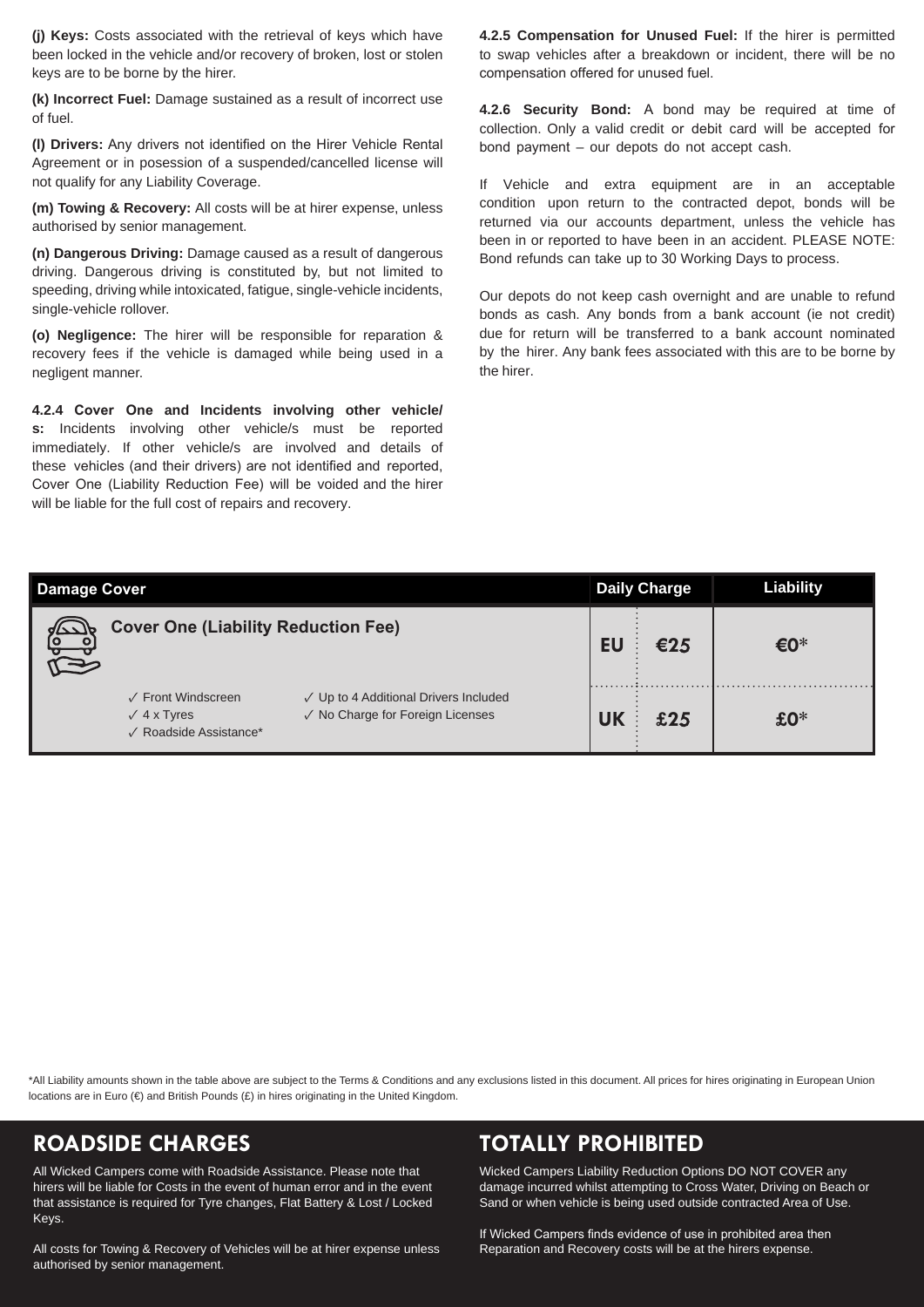#### **5. Theft and Loss**

**5.1** You must look after the vehicle and the keys to the vehicle. Loss of keys will result in a charge of €/£120 plus any courier/postage costs. Wicked Campers will post you replacement keys but will not be liable for reimbursing any loss of hire days due to this. You must always lock the vehicle when you are not using it.

**5.2** If you intend to leave the vehicle unattended for any extended period of time you must make sure it is in a secure parking area. In the event of the Vehicle being stolen or lost during the hire period you are liable for €/£1000. If it is discovered that you are negligent for the theft/loss Wicked Campers will demand the full cost of a replacement vehicle and the Rental Agreement will be terminated immediately. Negligence includes parking the vehicle in any Unsecure area for any length of time. If you are not at fault then you are still responsible for the €/£1000 excess, however, Wicked Campers will provide you with a replacement vehicle, if available, within 2 weeks of the incident once the excess payment has been received. You will be required to travel to the closest Wicked Campers depot that has an available replacement Vehicle at your own cost. Wicked Campers will not cover the loss of any hire days in these circumstances.

**5.3** Personal effects should be covered under your own personal Travel Insurance policy. We strongly recommend that all customers obtain the highest level of travel insurance to cover any eventualities.

#### **6. Maintenance and Responsibility**

**6.1** You must always protect the vehicle against bad weather which can cause damage. You must make sure that you use the correct fuel. You are responsible for damage and expenses incurred as a result of using incorrect fuel.

**6.2** It is your own responsibility to maintain oil and water levels, by checking and maintaining to full. It is advisable to do this at every fuel top-up, Wicked will refund you for any oil purchased if you supply the receipt but you are liable for the checking and maintaining of this. Failure to maintain appropriate fluid levels may result in engine damage, and will constitute a breach of your obligations under this Rental Agreement. Any damage incurred to the engine will be charged if you are discovered to be negligent.

**6.3** The Vehicle is provided to you with a full set of tyres in good condition. In the event that any of them is damaged for any reason other than normal wear and tear, you undertake to replace it immediately at your own expense with a tyre of the same dimensions, type and wear characteristics. Unless you have chosen Cover One where 4 tyres are included in the cover. You must contact our Roadside team before undertaking any work/ replacement parts on our vehicles. In the Winter months Wicked Campers are not obliged to fit winter tyres to rental vehicles that will be taken to countries where they are a legal requirement. The responsibility for fitting special tyres to a vehicle, and for equipping it with any other motoring accessories required in a foreign country, rests with the driver.

**6.4** You must stop the Vehicle if any of the instrument panel warning lights, which are intended to indicate the existence of a mechanical problem, light up, or if you become aware of anything else which may indicate the presence of a mechanical problem with the Vehicle. You must contact us immediately if there are any issues with the van. Requests for refunds/compensations will not be considered if you have not contacted us at all during your hire.

**6.5** You must bring the van back in a clean and presentable state and ready for the next customer to hire, a minimum €/£150 cleaning fee will be charged if this is not adhered to. An additional €/£180 cleaning fee will be charged if it is discovered that a pet has traveled in the vehicle without Wicked Campers prior consent and/or if the vehicle is returned in an unclean state after a pet has traveled in the vehicle.

#### **7. Roadside Assistance**

7.1 All Wicked Campers Vehicles come with Roadside assistance throughout the UK and Europe. Fees may apply for callouts for human error, eg. Lockout or lights left on, use outside of contracted area of use, or damage caused by negligence. Fees for excess towing and recovery may also apply at Wicked Camper's discretion.

**7.2** In the event of any mechanical difficulties, or any problems whatsoever with your Wicked Camper, it is important that you report this to Wicked Campers within 24 hours. Repairs can only be made after written or oral confirmation from and instructions given by Wicked Campers as well as prior acceptation by Wicked Campers of the estimation of costs. The fees and expenses of any repair undertaken without the authorisation of Wicked Campers will not be reimbursed to you.

**7.3** If you have Liability B and your vehicle is unavailable overnight due to being held in a mechanical repair shop you will be refunded for that nights hire. This only applies if the breakdown is through no fault of your own and Wicked Campers have been fully informed. For all out of pocket expenses, we recommend you take the highest level of travel insurance. We do not/cannot guarantee our vans and cannot guarantee a replacement vehicle. In the unlikely event that the vehicle cannot be fixed or replaced and the hire is cancelled we will refund the remaining days hire and assist you in reaching the nearest onward travel point. Again, this only applies if the breakdown is through no fault of your own.

#### **8. Accessories**

**8.1** Accessories are defined as any optional extras you hire in addition to your Wicked Campervan. These currently include Sat navs only. Any charges relating to damage or failure of this equipment is completely independent of the Vehicle Damage Liability or excesses which refer to the vehicle only. All equipment is checked prior to despatch. The Hirer is to inspect the equipment upon pick up and notify Wicked Campers Ltd immediately of any defect. If no such notification is given then it will be presumed that the equipment is in good working order and fit for its purpose as required.

**8.2** The hirer will observe and adhere to all the instructions relating to the correct use of the equipment and keep it in a good condition. The hirer will be held entirely responsible for any subsequent loss or damage to the equipment resulting in failure to observe such instructions or failure to use the equipment in a proper manner. The hirer is responsible for the equipment until it has been received and checked back in by Wicked Campers Ltd. The hirer will be responsible for the replacement cost of any stolen, damaged or lost components of the unit or any repair. Wicked Campers Ltd accept no liability or responsibility for any damage to our failure of operation of the equipment due to any incompatibility with any other equipment used by the hirer and the hirer will be liable in this instance. Hirers should use the contact details given to them with the equipment for any help/assistance with the equipment.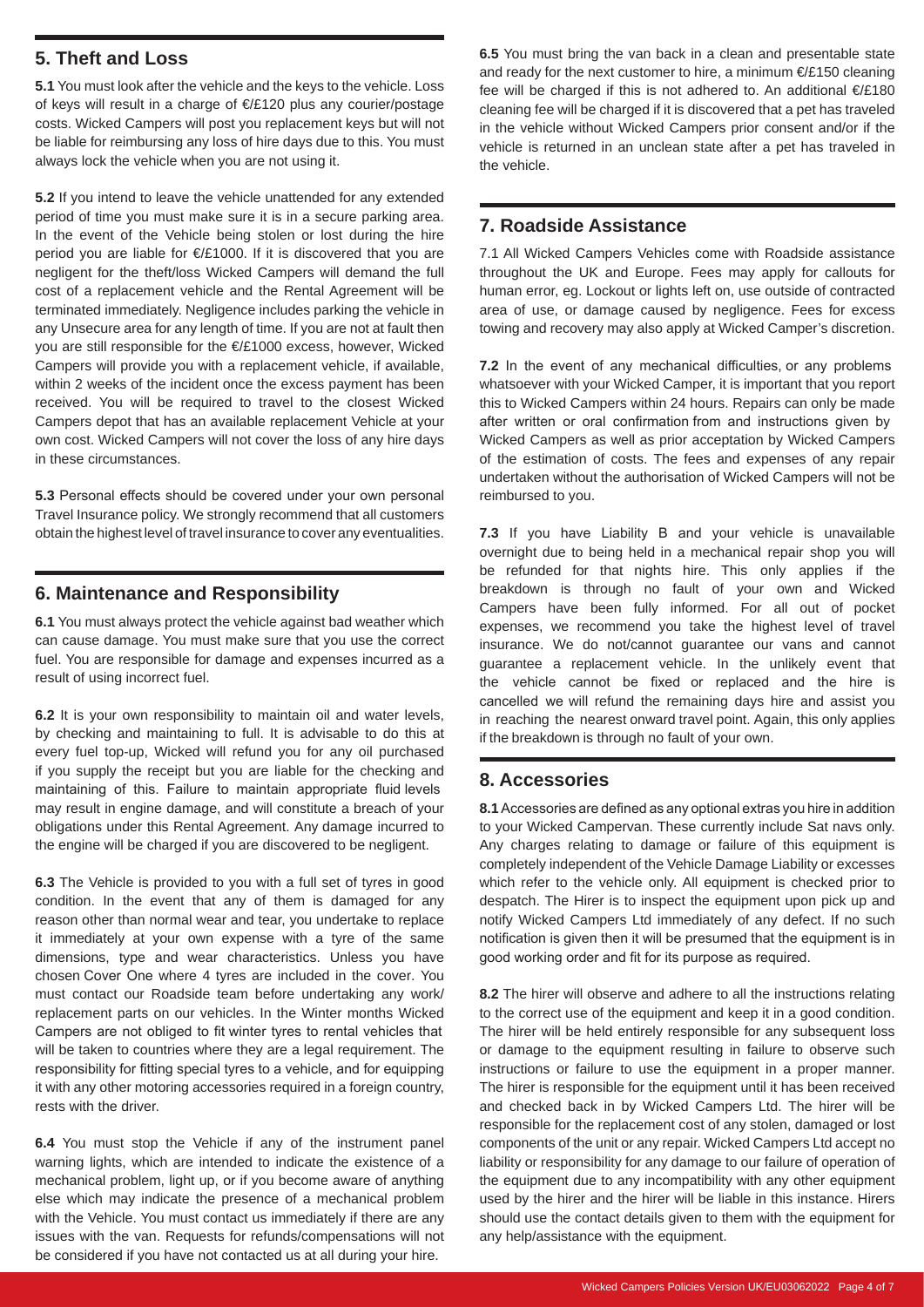**8.3** If any of the parts are lost, stolen or damaged the following replacement charges will be applied and will be exclusive of the Vehicle Damage and Vehicle Loss Excesses listed in section 4:

- TomTom UK/IE €/£ 149 (including all components)
- Sucker Pad €/£ 19.99 Charger €/£ 12.99

**8.4** In the event of any failure of the equipment the hirer shall immediately notify Wicked Campers Ltd. Should the equipment failure prove to be due to the misuse or the fault of the hirer in any way, Wicked Campers Ltd reserve the right to pass on the costs of repair charges to the hirer.

**8.5** The hirer will be responsible for the safe return of the equipment and all its component parts. The hirer will be responsible for the hire cost until such time as the unit and/or any missing components are returned.

**8.6** If you decide to cancel your accessory hire prior to picking up your Wicked Camper, you must notify Wicked Campers Ltd at least 7 days before your pick up date in order to avoid charges. Any cancellations within 7 days of your pick up date will incur the full cost of the equipment hire. Any cancellations or early drop offs once your hire has commenced will not be eligible for refunds.

#### **9. Price Match Guarantee and Specials**

**9.1** If you find the same vehicle offered by any other independent camper van rental company at a cheaper rate prior to booking, we will do our very best to match it. Our price match quarantee only applies to quotes made with operators within the same country. Your collection point will affect your quote. You cannot compare prices for an airport pick up and a non-airport pick up. Our price match guarantee does not apply to promotional offers or to peak periods. From time to time we will offer low priced specials, often at the last minute. These specials are bound by the same Terms and conditions as all other hires. These specials are also for new bookings only.

#### **10. Charges and Bond**

All hirers agree to pay:

(a) Rental charges and bond charges where applicable. All payments are taken in our specified currency (EUR € in hires originating in European Union or GBP £ in hires originating in United Kingdom) and will be refunded in that currency, so we advise customers to opt for a 'non-bond' damage cover option if this is of concern. All Rental Charges are subject to a 5% Booking & Administration Fee. If you are in any doubt about what will be charged please contact us at info@wickedcampers.co.uk before submitting a payment to avoid any confusion. We would always advise customers to make sure their account has more than enough to cover any payments as bank currency rates are usually quite different to those quoted on currency conversion websites.

(b) The excess or liability amount in respect of each incident resulting in damage to or loss of the vehicle, its accessories or any property left stored or transported in or upon the Vehicle, save to the extent that such damage or loss arises from the actions of Wicked Campers.

(c) You are liable for all fees, taxes, fines and penalties incurred in connection with the use of the Vehicle and for which Wicked Campers is charged. You agree to pay all charges, tolls, border crossing fees and court costs incurred in relation to the Vehicle by You or Wicked Campers from the commencement of the rental until the vehicle is returned to Wicked Campers. You must pay the appropriate authority any fines and costs if and when the authority demands this payment. If you do not, you will also be responsible for paying Wicked Campers reasonable administration charges.

(d) You will be liable for any offence committed during the rental period which relates in any way to your use of the Vehicle, as if you were the owner of the Vehicle. Upon the request of the Police or any official body Wicked Campers may have to transfer your personal data.

(e) Any charges arising from Customs and Excise seizing the vehicle, together with a loss of income charge whilst Wicked Campers cannot rent out the vehicle.

(f) Any charges resulting from dropping the van off at the wrong location and/or abandoning the vehicle without Wicked Campers authorisation.

(g) Cleaning charges as per point 6.5.

(h) In the event of any accident or incident during your hire, you agree that Wicked Campers Ltd can take and hold the applicable excess or bond amount if deemed necessary, until a resolution has been decided by Wicked Campers Insurers. If a 3rd party is involved and is then proven to be fully liable by Wicked Campers Insurers your excess payment will be returned. If the incident comes under the exclusions listed in 4.2.3 then the liability amount stated there will be taken and held until a resolution is reached.

(i) Any additional km charges accrued at conclusion of hire. Each hire includes a KM allowance of 200kms per day (any additional kms travelled will be charged at the end of hire at a rate of €/£ 0.10 per km). Hirer can increase their KM allowance when booking by considering the following options:

**Option 1:** 200kms Per Day (included with Hire) **Option 2:** 320kms Per Day Allowance (€/£ 10 Per Day) **Option 3: Unlimited KM Allowance (€/£ 20 Per Day)** 

All fees and charges are subject to a 5% Booking & Administration Fee. Prices shown are EUR  $\epsilon$  in hires originating in European Union or GBP £ in hires originating in United Kingdom.

### **11. Complaints**

**11.1** Wicked Campers aim to resolve any complaints within 28 days of receipt. Complaints must be made in writing to: Wicked Campers Ltd, Springfield Nursery, Crouch Ln, Goff's Oak, Waltham Cross EN7 6TN, United Kingdom. Complaints will only be handled if received within 28 days of the hire period ending.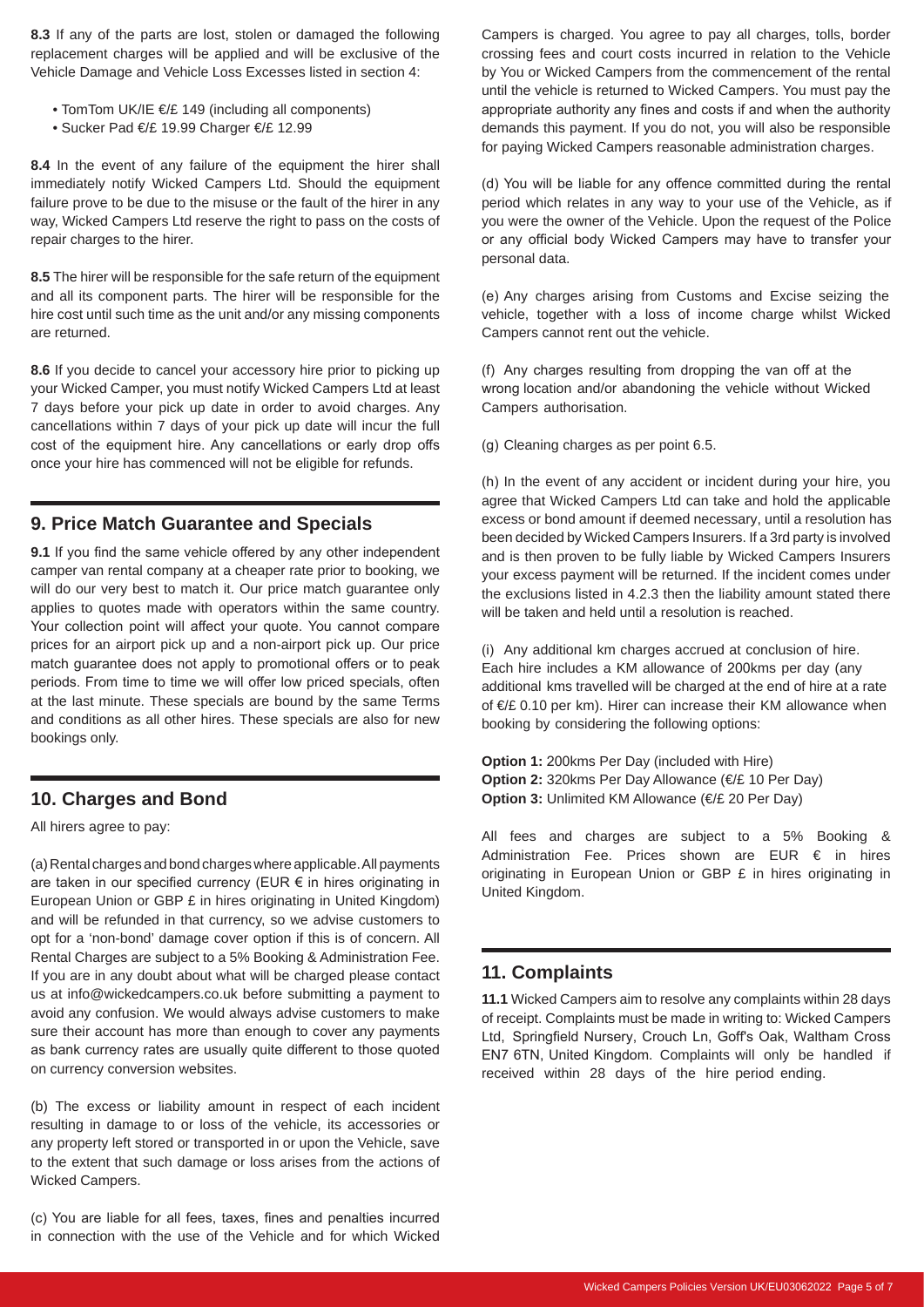#### **12. Liability & Loss:**

You acknowledge that The Company has no liability in respect of any injury, loss or damage arising from the use of the vehicle, nor shall the Company be liable for any indirect loss or damage, or, in the case of consumers, damage which was not foreseeable by both parties.

The Company shall not be liable for damages arising from defects or mechanical failures which are not attributable to any breach of the manufacturer's warranty implied by law to take reasonable care or exercise reasonable skill.

**12.1.** You and any driver specifically approved shall:

(a) Inform Wicked Campers of any loss, damage or fault developing in the vehicle as soon as You become aware of the loss, damage or fault.

(b) Indemnify Wicked Campers against loss as is recoverable at law where that loss is incurred by reason of a breach of this Agreement by You or any approved driver.

(c) Ensure that maximum payload and individual axle plated weights are not exceeded and that height restrictions are observed.

**12.2** You and any driver specifically approved shall not:

(a) Without prior consent of Wicked Campers incur any liability for repairs to the Vehicle. If Wicked Campers authorise someone to work on the Vehicle for specified repairs then Wicked Campers will only refund the cost of this pre-authorised amount with a valid receipt.

(b) Make any claim for loss of or damage to any property left stored or transported in or upon the Vehicle unless due to our negligence.

#### **13. Use of the Vehicle**

You and any driver specifically approved shall ensure that the Vehicle will not be used:

(a) For hire or reward.

(b) For racing, pace making, rallying, speed testing, driving tuition or similar purposes or for propelling or towing any vehicle, trailer or other object.

(c) In any manner which might render void your damage cover policy, or other breach of the Rental Agreement.

(d) For any illegal purpose or in contravention of any legislation affecting the vehicle, its use or construction.

(e) By any person who: (i) is not licensed to drive the vehicle. (ii) is under 21 years of age or over 70. (iii) is under the influence of drink or drugs. (iv) has given a fictitious name, or address. (v) has not been approved by Wicked Campers as a driver. (vi) has been convicted of a motoring offence the details of which have not been disclosed in writing to Wicked Campers at the commencement of the hire. (vii) has not held their full licence for at least one year unless Wicked Campers have pre-approved ahead of their hire.

(f) Outside England, Wales, Ireland or Scotland without prior consent of Wicked Campers. If travel outside of the UK has been pre-approved by Wicked Campers you acknowledge that the vehicle must only be driven in permitted European countries as determined by Wicked Campers and their Insurers. Taking the vehicle outside of these listed countries is at your own risk and you will therefore be liable for all costs associated. For all mainland European travel, Wicked Campers recommend purchasing a VOH certificate to facilitate crossing these borders with ease. Note that the VOH certificate must be pre-ordered from Wicked Campers as we require several days notice to produce one (times vary dependent on your pick up location). Wicked Campers are not liable for any costs incurred if you are refused entry to any of the approved countries.

You must not sell, rent or dispose of the vehicle or any of its parts. You must not give anyone any legal rights over the vehicle.

#### **14. General Provisions**

(a) You release and hold harmless Wicked Campers (and its agents and employees) from all claims for loss or damage to your personal property, or that of any other person whose property is left in the Vehicle, or which is received, handled or stored by Wicked Campers at any time before, during or after the Entire Period, whether due to Wicked Campers negligence or otherwise.

(b) All rental transactions are in Euros  $(\epsilon)$  or British Pounds  $(\epsilon)$ . Wicked Campers accepts no responsibility for exchange rate fluctuations, positive or negative.

(c) Refunds and reimbursements can only be authorised by head office (info@wickedcampers.co.uk) and cannot be authorised by any other operatives working on behalf of Wicked Campers.

(d) Except as provided by law, and then only to the extent that any such obligation cannot be excluded: no part of any moneys paid or payable by You pursuant to this Agreement is refundable.

(e) Wicked Campers can refuse to provide a vehicle to any customer who is, in their opinion, unfit to drive or does not meet eligibility requirements or is abusive. In such circumstances no refund will be due.

(f) Wicked Campers reserves the right to remove any discounts applied to a booking if the customer chooses to shorten or change their hire from the original specification.

(g) Wicked Campers will allocate vehicles ahead of time depending on many factors from availability to mechanical/servicing requirements. All vans within your specified category (i.e. 2 seater or Safari) are laid out the same and drive exactly the same. Wicked cannot guarantee a specific camper (colour/name) on pick up. Wicked reserves the right to conduct modification to the layout of the vans at any time.

(h) Sometimes due to unforseen circumstances (crash, vehicle theft, etc.) we are unable to supply the vehicle requested. Wicked Campers will take no responsibility if the booked vehicle is not physically present in the depot and therefore not available due to external conditions beyond our control. We will always endeavour to supply a vehicle of similar quality and characteristics.